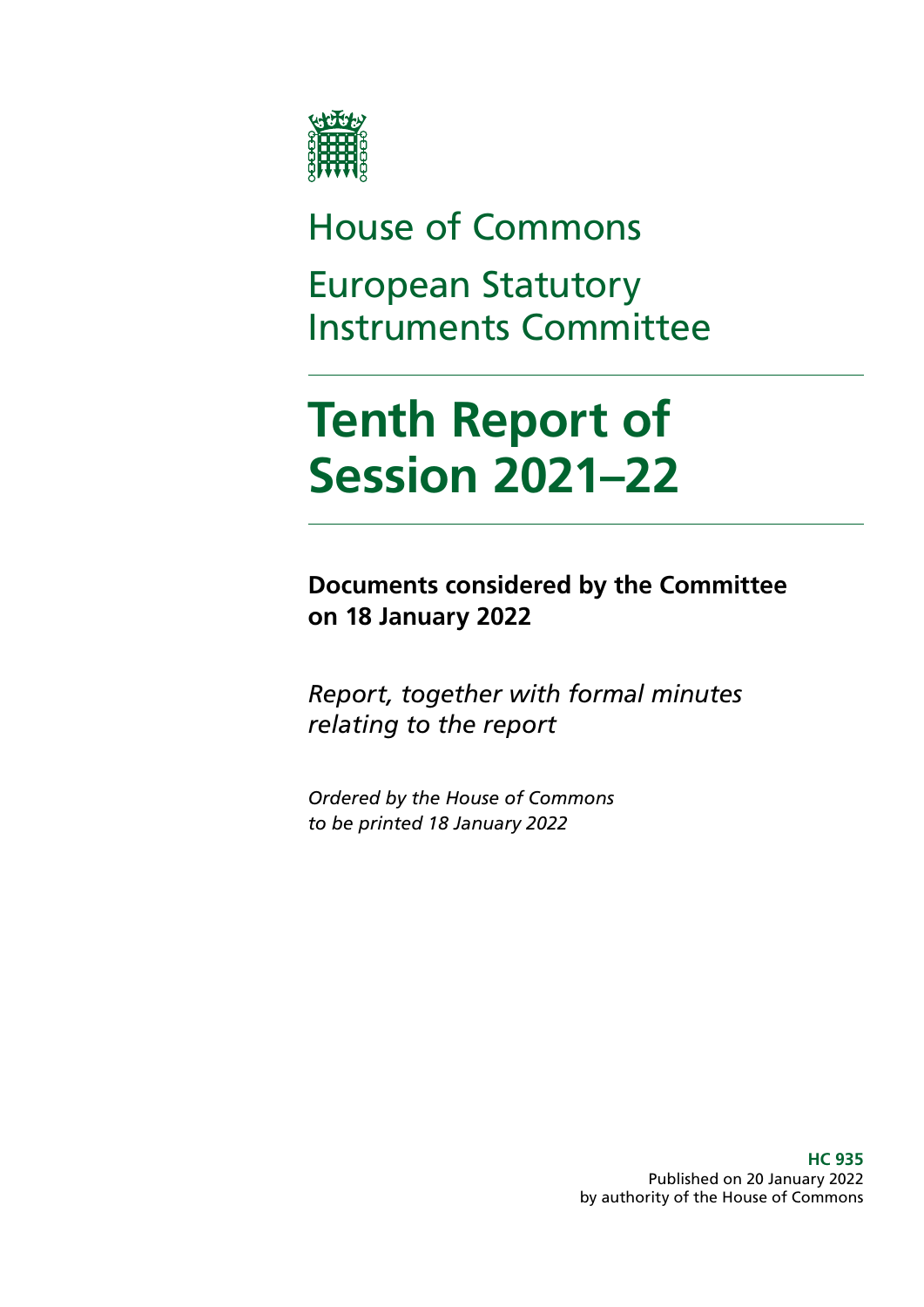#### **European Statutory Instruments Committee**

The European Statutory Instruments Committee is appointed by the House of Commons to examine and report on:

(a) any of the following documents laid before the House of Commons in accordance with paragraph 3(3)(b) or 17(3)(b) of Schedule 7 to the European Union (Withdrawal) Act 2018—

- (i) a draft of an instrument; and
- (ii) a memorandum setting out both a statement made by a Minister of the Crown to the effect that in the Minister's opinion the instrument should be subject to annulment in pursuance of a resolution of either House of Parliament (the negative procedure) and the reasons for that opinion, and

(aa) any of the following documents laid before the House of Commons in accordance with paragraph 8(3)(b) of Schedule 5 to the European Union (Future Relationship) Act 2020—

- (i) a draft of an instrument; and
- (ii) a memorandum setting out both a statement made by a Minister of the Crown to the effect that in the Minister's opinion the instrument should be subject to annulment in pursuance of a resolution of either House of Parliament (the negative procedure) and the reasons for that opinion, and

(b) any matter arising from its consideration of such documents.

#### **Current membership**

[Andrew Jones MP](https://members.parliament.uk/member/3996/contact) *(Conservative, Harrogate and Knaresborough)* (Chair) [Kirsty Blackman MP](https://www.parliament.uk/biographies/commons/kirsty-blackman/4357) (*Scottish National Party, Aberdeen North*) [Geraint Davies MP](https://members.parliament.uk/member/155/contact) *(Labour, Swansea West)* [Mrs Flick Drummond MP](https://members.parliament.uk/member/4459/contact) *(Conservative, Meon Valley)* [Rt Hon Mr Philip Dunne MP](https://www.parliament.uk/biographies/commons/mr-philip-dunne/1542) (*Conservative, Ludlow*) [Rt Hon Sir David Evennett MP](https://www.parliament.uk/biographies/commons/sir-david-evennett/1198) (*Conservative, Bexleyheath and Crayford*) [James Grundy MP](https://members.parliament.uk/member/4843/contact) (*Conservative, Leigh*) [Rt Hon Dame Margaret Hodge MP](https://members.parliament.uk/member/140/contact) *(Labour, Barking)* [Mr Richard Holden](https://members.parliament.uk/member/4813/contact) *(Conservative, North West Durham)* [Stephen Kinnock MP](https://members.parliament.uk/member/4359/contact) *(Labour, Aberavon)* [Mary Robinson MP](https://members.parliament.uk/member/4406/contact) (*Conservative, Cheadle*) [Jo Stevens MP](https://www.parliament.uk/biographies/commons/jo-stevens/4425) (*Labour, Cardiff Central*) [Richard Thomson MP](https://members.parliament.uk/member/4796/contact) *(Scottish National Party, Gordon)* [Liz Twist MP](https://www.parliament.uk/biographies/commons/liz-twist/4618) (*Labour, Blaydon*) [Craig Williams MP](https://members.parliament.uk/member/4438/contact) *(Conservative, Montgomeryshire)*

[Jacob Young MP](https://members.parliament.uk/member/4825/contact) (*Conservative, Redcar)*

#### **Powers**

The Committee's powers are set out under a temporary Standing Order of 3 February 2020 (as amended on 17 March 2021).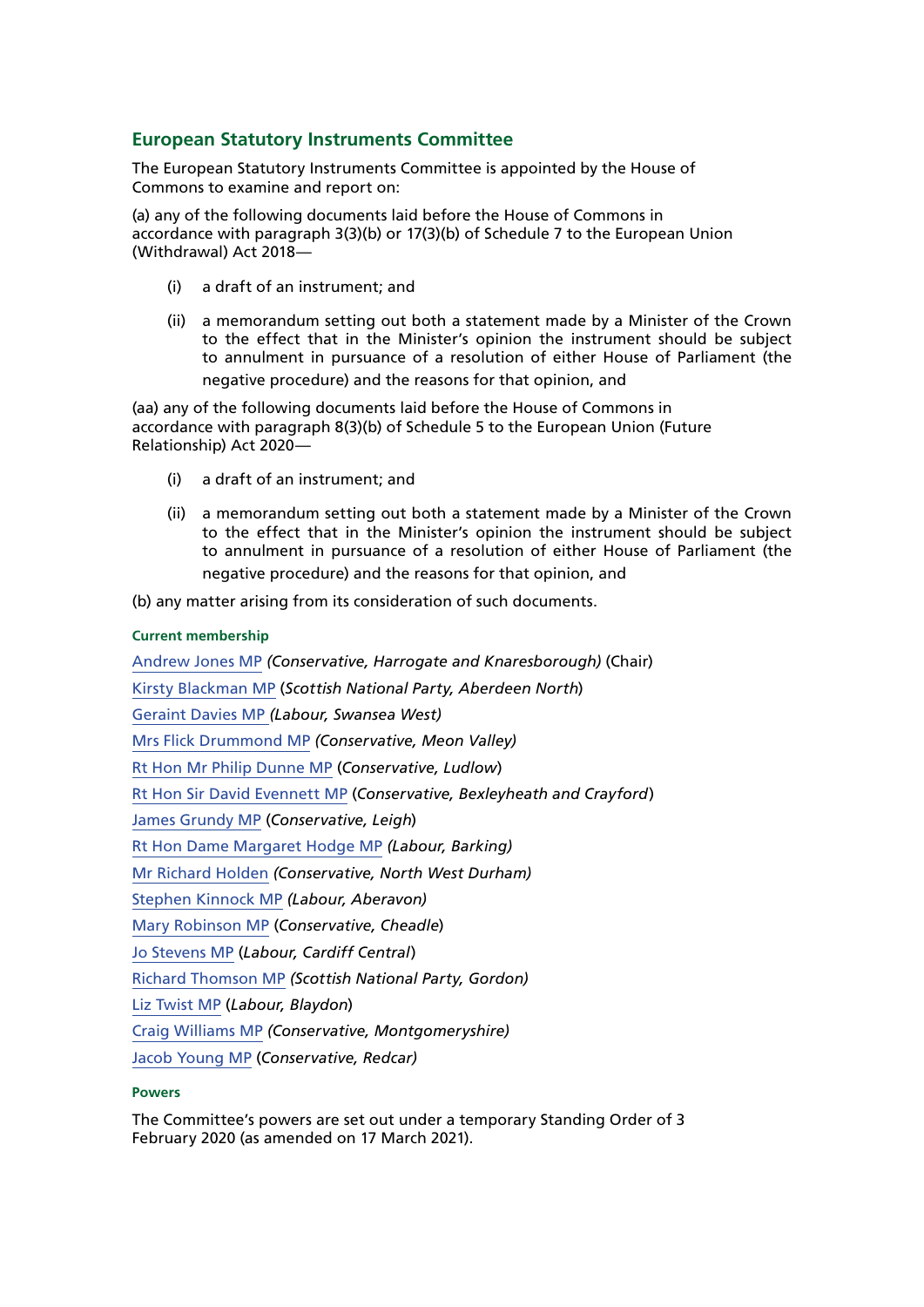#### **Publications**

© Parliamentary Copyright House of Commons 2021. This publication may be reproduced under the terms of the Open Parliament Licence, which is published at [www.parliament.uk/copyright](https://www.parliament.uk/copyright).

The reports of the Committee are published in print by Order of the House. All publications of the Committee are available on the [Committee website.](https://committees.parliament.uk/committee/393/european-statutory-instruments-committee/)

#### **Committee staff**

The current staff of the Committee are Sue Beeby (Committee Assistant), Apostolos Kostoulas (Committee Assistant), Luanne Middleton (Clerk), Hannah Stone (Second Clerk) and Advisory Counsel: Sarita Arthur-Crow, Klara Banaszak, Daniel Greenberg, and Vanessa MacNair.

All correspondence should be addressed to the Clerk of the European Statutory Instruments Committee, House of Commons, London SW1A 0AA. The telephone number for general inquiries is: 020 7219 7599; the Committee's email address is: [esic@parliament.uk.](mailto:esic%40parliament.uk?subject=)

You can follow the Committee on Twitter using [@CommonsESIC](https://twitter.com/CommonsESIC).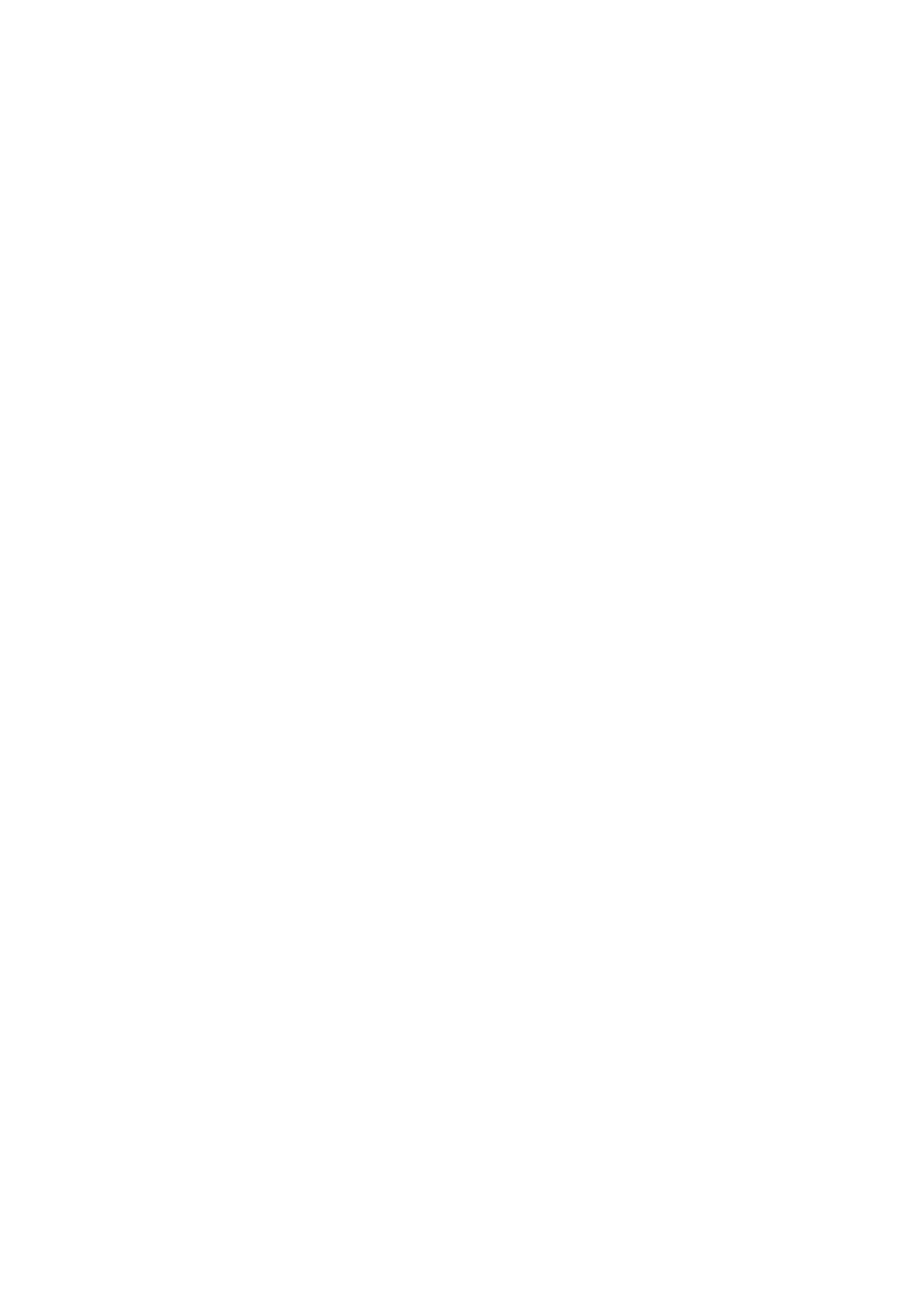### **Contents**

| Instruments recommended for the affirmative procedure | 3                      |
|-------------------------------------------------------|------------------------|
| Instruments recommended for the negative procedure    | ₹                      |
| <b>Formal Minutes</b>                                 | $\boldsymbol{\Lambda}$ |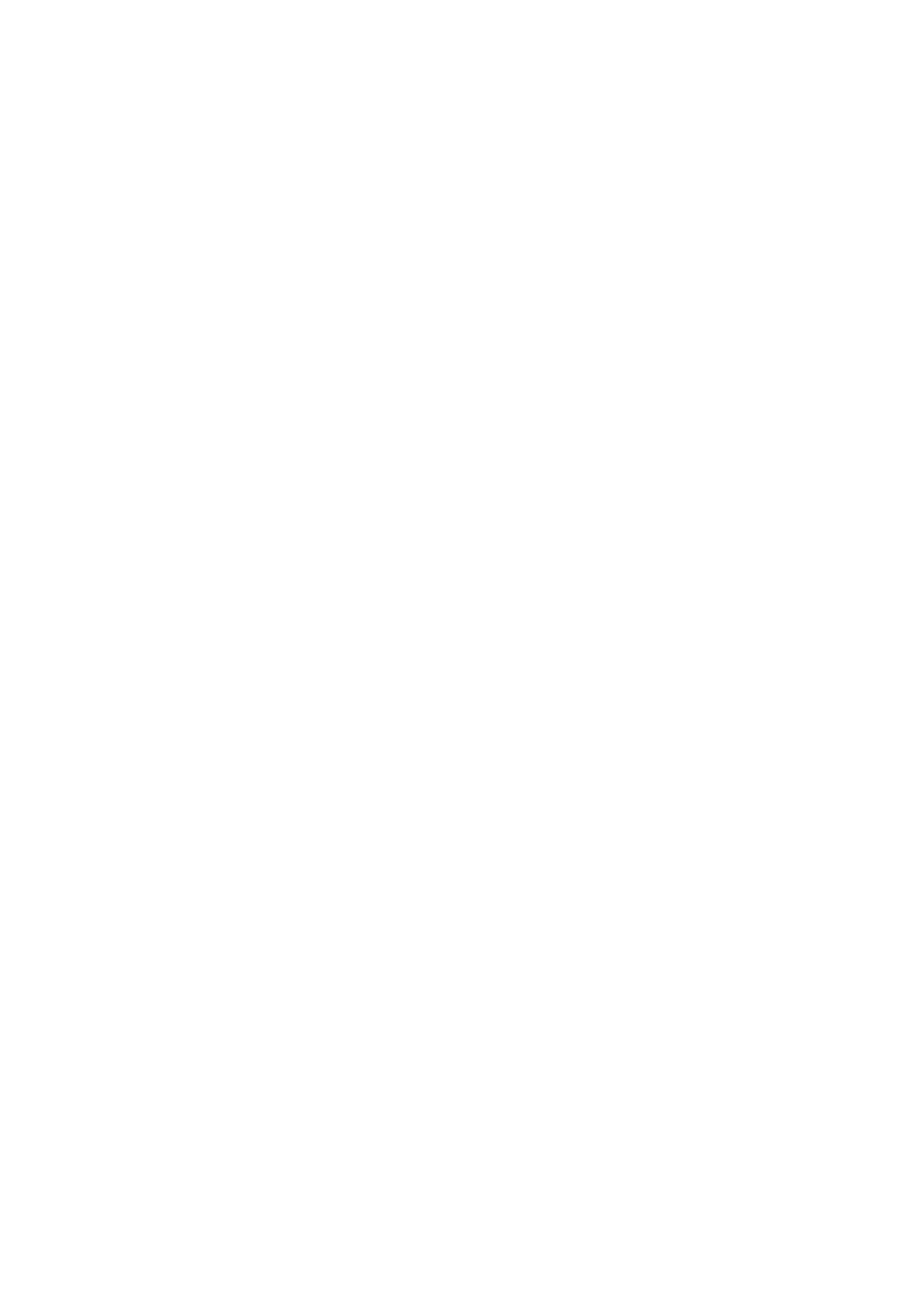### <span id="page-6-0"></span>Instruments recommended for the affirmative procedure

**At its meeting on 18 January 2022 the Committee considered proposed negative instruments laid by the Government, none of which was recommended to be subject to the affirmative procedure.**

### Instruments recommended for the negative procedure

**At its meeting on 18 January 2022 the Committee considered a proposed negative instrument and has recommended that the appropriate procedure for the following instrument is for it to be subject to annulment in pursuance of a resolution of either House of Parliament (i.e. the negative procedure).**

European Qualifications (Health and Social Care Professions) (Amendment etc.) (EU Exit) Regulations 2022